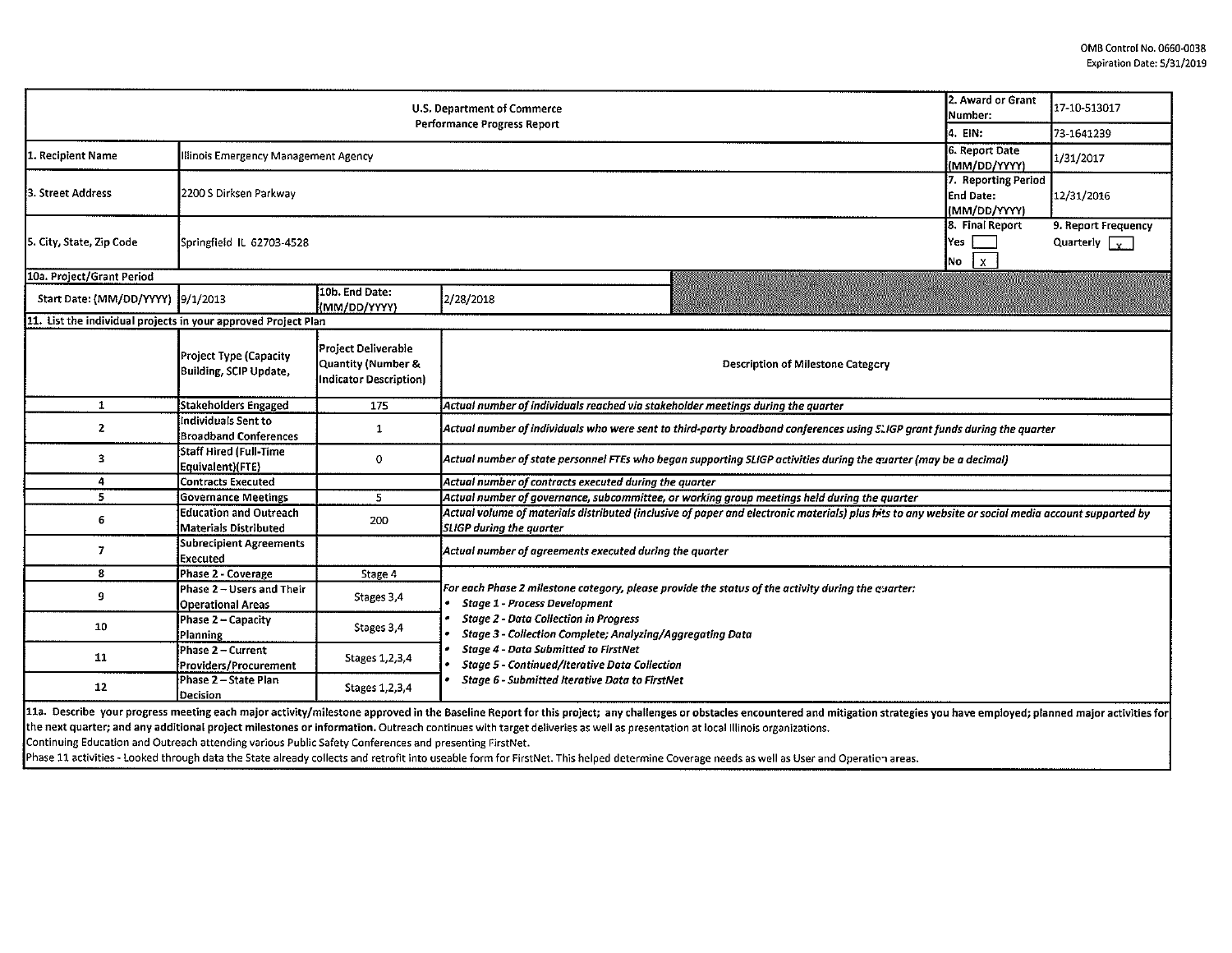## Activities Oct 1- Dec 31

Presented at the ITTF Midwest Security Infrastructure conference@ Eas: Peoria -Oct 3 -6 presented 1 hour for 72 attendees GIS Conference (Geographic Information Systems Assocication) Conference Oct 17-19 @ Lisle - presented 1 hour for lS attendees IPWMAN (Illinois Public Works Mutual Aid Network: Conference@ B1oc,mington Oct 11-12 presented 1 hour for41 attendees IPSTA (Illinois Public Safety Telecommunications Assoc) Conference@ Springfield Nov 8 presented 45 minutes for 35 attendees SPOC Meeting in Arizona (Nov 14 -18) - Broadband conference -1 atte-dee DuPage Co OEMC for FirstNet PTT demo -12 attendees • Auxiliary Meetings NGA (National Governor's Assoc) Workshop Minneapolis MN Nov 1- 3 Statewide NextGen 911 Session - Dec 5 RECCWG (Regional Emergency Communications Coordinating Work Groups) call - Monthly (Oct Nov Dec) Monthly Meetings with Region V PSBN (Oct, Nov) Monthly ILEAS (Illinois Law Enforcement Alarm Systems) Staff meetings (Oct Nov Dec) Attended Region V FirstNet Consultation Task Team - July 12 @ Minneapolis, MN Attended NCSWIC ( National Council of Statewide ;nteropability Coordinators) Conference @ Norman OK • FirstNet Programmatic Update Sessions Monthly (3) Quarterly (1) • Governance Meetings Illinois Terrorism Task Force Public Safety Broadband Task Force Monthly Meetings (Oct Nov Dec) Statewide Interoperability Executive Committee (SIEC) Monthly Meetings (Oct Nov) • Leadership Meetings Weekly Core Team Project Calls - 6 meetings Webinar for SPOC's (quarterly) 11b. If the project team anticipates requesting any changes to the approved Baseline Report in the next quarter, describe those below. Note that any substantive changes to the Baseline Report must be approved by the Depart of Commerce before implementation. 11c. Provide any other information that would be useful to NTIA as it assesses this project's progress. • Updated the Illinois FirstNet Website http://www.illinois.gov/firstnet • Mailing Quarterly Illinois FirstNet Newsletters for Stakeholders • Weekly Staff Meetings with Illinois FirstNet team and Monthly meetings • Local Outreach is complete and continuing Education and Outreach when requested and presenting at various Public Safety Conferences. • Prepared detailed responses to the various NTIA Request for Co⇒ments as it relates to defining emergency responders for FirstNet. •The team is fully staffed and delivering all statutory elements as -equested by FirstNet and NTIA.

•Preparation, research and preparing for submittal of our Phase II data collection comprised most of our time this quarter. We sucessfully submitted our data to FirstNet.

•Illinois First Net has finished production of a video featuring varicus disciplines using FirstNet. This will be an educational tool showing stakeholders how FirstNet will be used.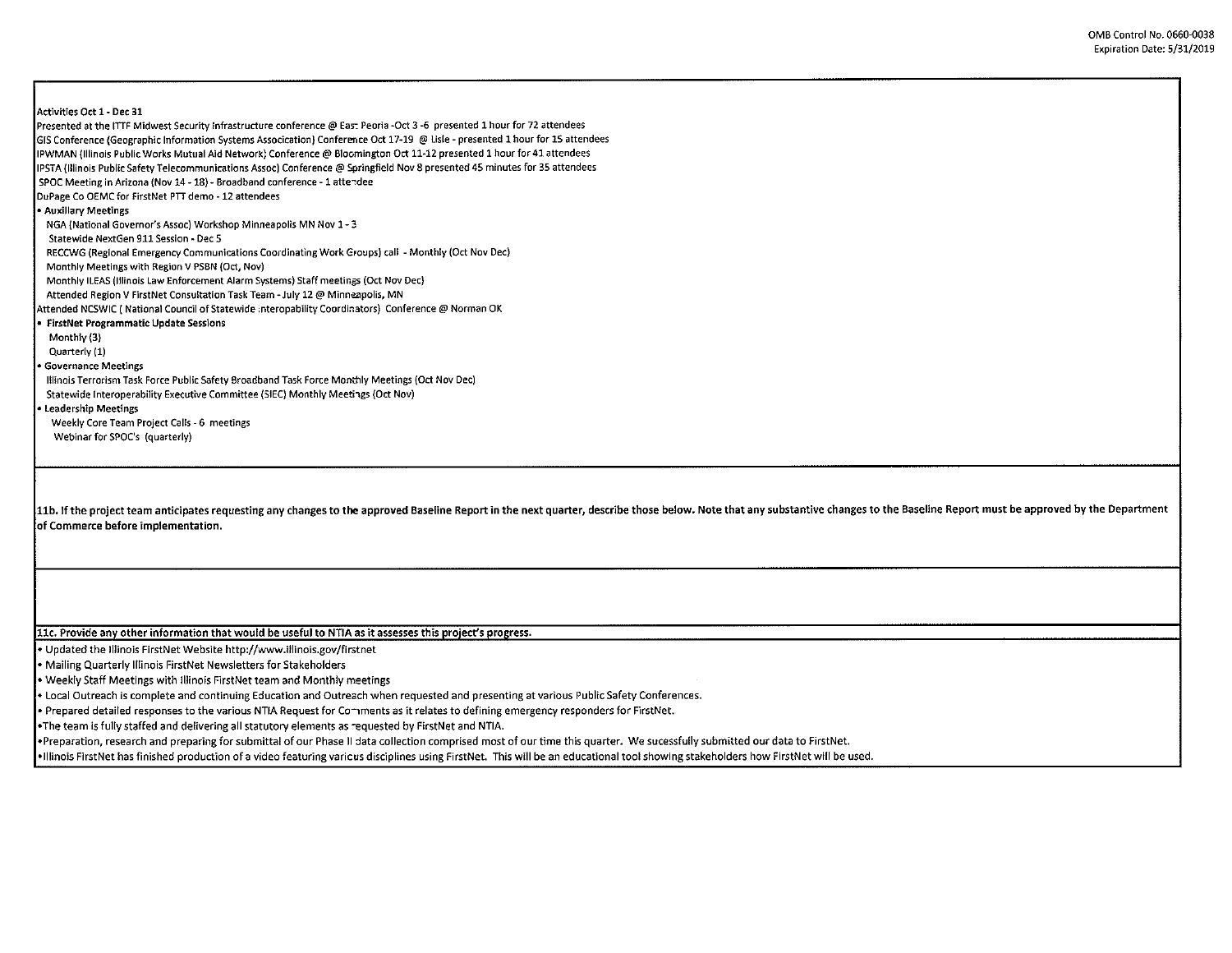11d. Describe any success stories or best practices you have identified. Please be as specific as possible. •Engaging with the Electric and Telephone cooperatives continues

• Engaging with the IL Universities and Carriers about public/private Partnerships

• Leadership Support- Engagement with State Leadership[ Early on. Monthly Meetings with State CID, CTO, CISO, and Governor

• Our State Project plan has been used by many other States. We have presented our outreach plan on a national level mutiple times.

• Our 120 Members Multi-Discipline/Multi-Jurisdictional stakeholder group meets every month.

finished production of a video featuring various disciplines using FirstNet. This will be an 11 min educational tool showing stakeholders how FirstNet will be used.

representa the holistic hneeds ofg the entire Public Safety/Public Service commuinty in Illinois

12. Personnel

12a. If the project is not fully staffed, describe how any lack of staffing may impact the project's time line and when the project will be fully staffed.

12b. Staffing Table - *Please include all staff that hove contributed time to the project. Please do not remove individuals from this table.* 

| <b>Job Title</b>          | FTE% | <b>Project (s) Assigned</b>                                                                                                              | Change |
|---------------------------|------|------------------------------------------------------------------------------------------------------------------------------------------|--------|
| Grant Program Manager-Bob |      | Point of Contact for State Administrative Agency (Illinois Emergency Management Agency) and Liaison with National Telecommunications and |        |
| Evans                     |      | Information Administration (NTIA)                                                                                                        |        |
|                           |      |                                                                                                                                          |        |
|                           |      |                                                                                                                                          |        |
|                           |      |                                                                                                                                          |        |

## 13. Subcontracts (Vendors and/or Subrecipients)

|  | 13a. Subcontracts Table – Include all subcontractors. The totals from this table must equal the "Subcontracts Total" in Question 14f |  |
|--|--------------------------------------------------------------------------------------------------------------------------------------|--|
|  |                                                                                                                                      |  |

| Name                                                                         | <b>Subcontract Purpose</b>                                                                                                                                                                                                                                                                                                                                                                                 | <b>Type</b><br>(Vendor/Subrec.) | RFP/RFQ issued (Y/N) | Contract<br>Executed<br>(Y/N) | <b>Start Date</b> | End Date  | Allocated      | Total Federal Funds   Total Matching Funds<br>Allocated |
|------------------------------------------------------------------------------|------------------------------------------------------------------------------------------------------------------------------------------------------------------------------------------------------------------------------------------------------------------------------------------------------------------------------------------------------------------------------------------------------------|---------------------------------|----------------------|-------------------------------|-------------------|-----------|----------------|---------------------------------------------------------|
| System (ILEAS)                                                               | 80% of SWIC (Joe Galvin) time dedicated to SLIGP,<br>80% time for Technical System Architect (Bill<br>[Springer], 100% time for Data Analyst (Dan Meske),<br>lllinois Law Enforcement Alarm 80% time for Grant and Travel coordinator (Lori Bell)<br>personnel, travel, statewide and regional<br>conferences, meeting expenses, printing, office<br>supplies, technology and<br>management/administration | Sub-recipient                   |                      | Y                             | 9/10/2013         | 2/28/2018 | \$1,373,470.00 | \$0.00                                                  |
|                                                                              |                                                                                                                                                                                                                                                                                                                                                                                                            |                                 |                      |                               |                   |           |                |                                                         |
|                                                                              |                                                                                                                                                                                                                                                                                                                                                                                                            |                                 |                      |                               |                   |           |                |                                                         |
|                                                                              |                                                                                                                                                                                                                                                                                                                                                                                                            |                                 |                      |                               |                   |           |                |                                                         |
| [13b. Describe any challenges encountered with vendors and/or subrecipients. |                                                                                                                                                                                                                                                                                                                                                                                                            |                                 |                      |                               |                   |           |                |                                                         |
| None to report this quarter                                                  |                                                                                                                                                                                                                                                                                                                                                                                                            |                                 |                      |                               |                   |           |                |                                                         |

• Illinois FirstNet has

• Illinois FirstNet